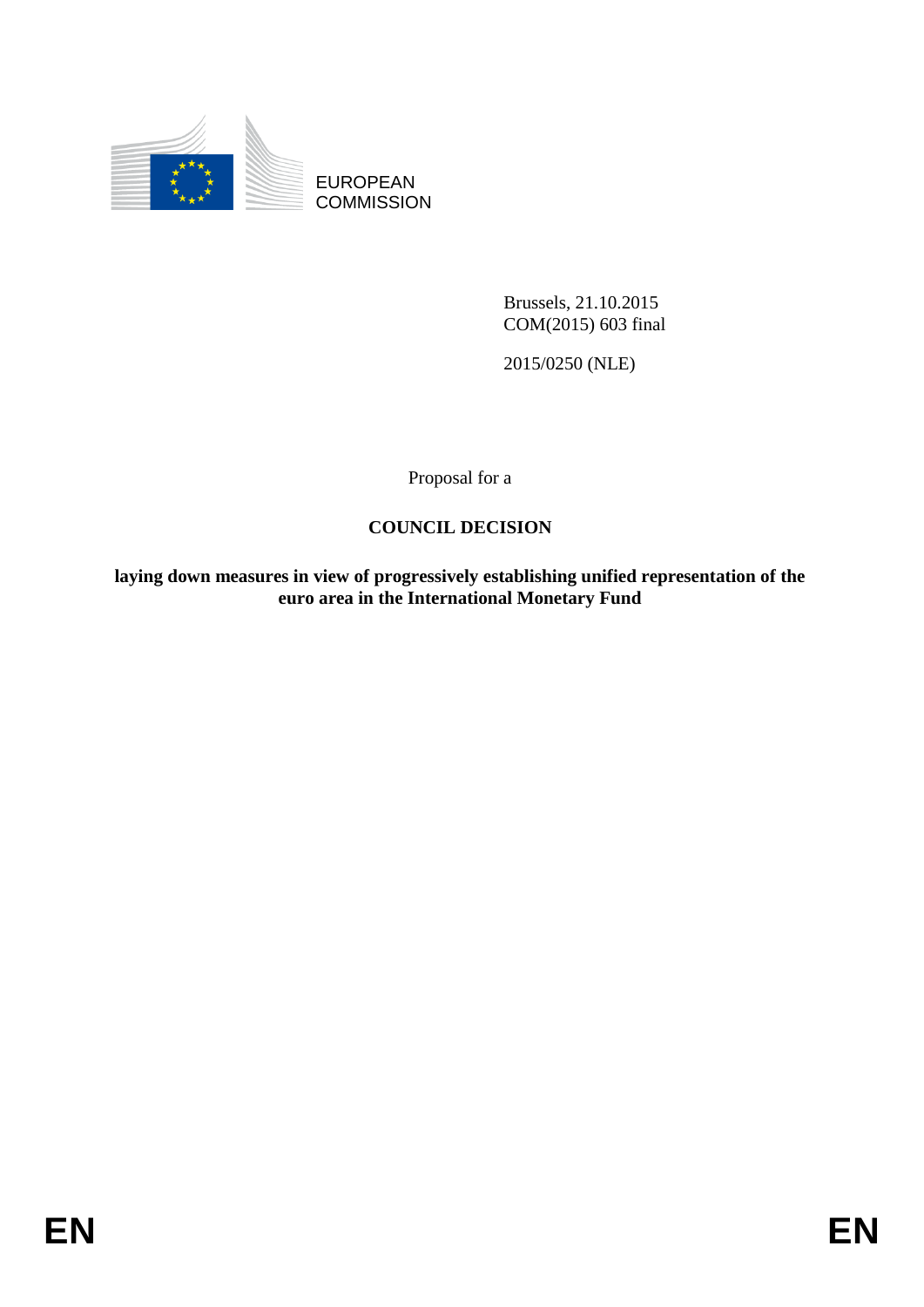## **EXPLANATORY MEMORANDUM**

The euro area is a large open economy with international policy responsibilities. The economic and financial weight of the euro area, and the existence of a single monetary and exchange rate policy have made euro area policy decisions and economic developments increasingly relevant for the world economy.

The political relevance of the euro area has been greatly enhanced in recent years. The European Semester, along with adoption of the so-called six-pack and two-pack legislation<sup>1</sup> as well as the Treaty on the Stability, Coordination and Governance in the Economic and Monetary Union<sup>2</sup> have integrated, strengthened and broadened EU-level surveillance of Member State policies in essential areas of macroeconomic and budgetary relevance. The European Stability Mechanism was established as the permanent crisis resolution mechanism for the countries of the euro area. The Union has also put in place a Banking Union with centralized supervision and resolution for banks in the euro area and open to all other Member States.

At the same time, the external representation of the euro area has not kept up with those developments. The progress that has been achieved on further internal integration of the euro area needs to be projected externally, notably through progress towards united external representation in the International Monetary Fund (IMF). The EU (euro area) has exclusive competence or competence shared with its Members States in many areas covered by the Articles of Agreement of the IMF.

The IMF, through its lending instruments and surveillance, is an essential actor in global economic and financial governance. It has played a key role, together with the Commission and the European Central Bank (ECB), in shaping and implementing programmes aimed at rescuing Member States hit by the financial and sovereign debt crises. In addition, the strengthened governance framework for economic policy coordination and strong convergence of financial sector regulation and supervision in the context of the Banking Union mean that, in the future, the IMF will need to go beyond a purely national perspective in its assessment of supervision and crisis management in the euro area.

An effective euro area representation would allow delivering a single euro area message at the IMF on issues such as on programmes and reviews, economic and fiscal policy, macroeconomic surveillance, exchange rate policies, and financial stability. A more coherent representation would also be to the benefit of third countries, in particular through a stronger and more consistent euro area contribution to global economic and financial stability.

In October 2014 the Commission announced in its 2015 work programme<sup>3</sup> that it intends to address the external representation of the euro area in the framework of deepening the Economic and Monetary Union.

In line with the Five President's report of June 2015 on Completing Europe's Economic and Monetary Union<sup>4</sup>, a strengthened international voice is an integral part of the ongoing efforts to improve the economic governance of the euro area. The report particularly emphasizes shortcomings related to the euro area representation in the IMF where, despite important

 $\frac{1}{1}$ http://europa.eu/rapid/press-release\_MEMO-13-318\_nl.htm.

<sup>&</sup>lt;sup>2</sup> Treaty on the Stability, Coordination and Governance in the Economic and Monetary Union, 1 February 2012: http://www.consilium.europa.eu/european-council/pdf/Treaty-on-Stability-Coordination-and-Governance-TSCG/.

<sup>3</sup> COM(2014) 910: Annex 1 to Commission Work Programme 2015, 16 December 2014, http://ec.europa.eu/atwork/pdf/cwp\_2015\_new\_initiatives\_en.pdf.

<sup>4</sup> Five Presidents' Report "Completing Europe's Economic and Monetary Union", 22 June 2015, http://ec.europa.eu/priorities/economic-monetary-union/docs/5-presidents-report\_en.pdf.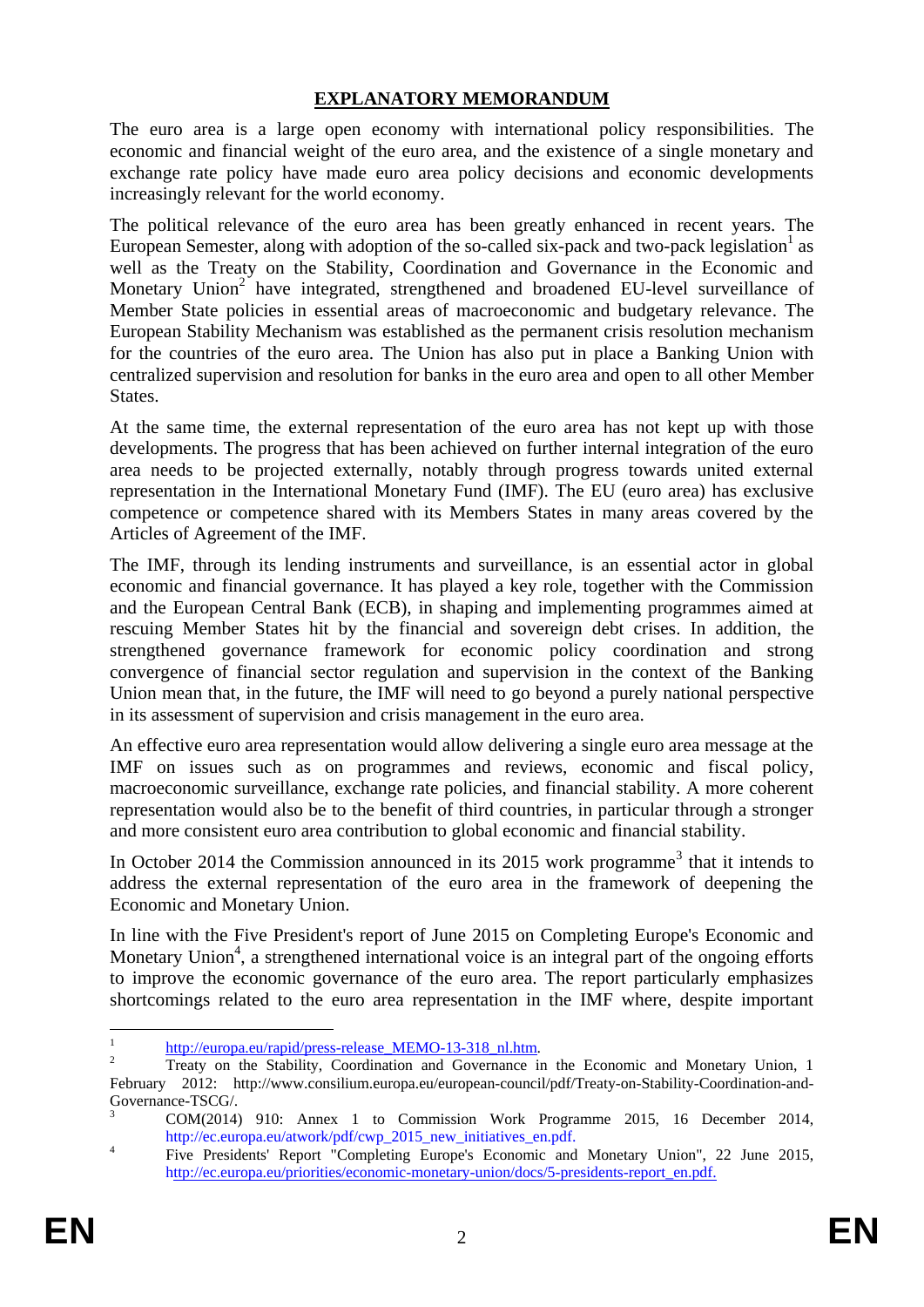progress made to further coordinate European positions, the euro area does not yet speak with one voice.

The Commission's Blueprint for a Deep and Genuine Economic and Monetary Union<sup>5</sup> already set out a number of priority actions for strengthening and consolidating the external economic representation of the euro area. It suggested putting the focus on the IMF because of its key role in the framework of international economic governance. External representation was listed among the priority actions suggested for the short term. The European Parliament has also called for a unified external representation of the euro area<sup>6</sup>.

In 2006, the ECOFIN Council agreed that the move to a single euro area chair in the IMF would be a longer-term goal. In this context, Member States considered that several ways could be envisaged in order to move to a possible single euro area chair in the future, including an approach involving temporary steps*.*

Against this background, this proposal suggests moving to a unified representation for the euro area in the IMF with the President of the Eurogroup as the representative for the euro area. It proposes a gradual approach for achieving this goal involving intermediate transitional steps for representation in the International Monetary and Financial Committee (IMFC) and the IMF Executive Board. Such transitional steps would involve granting observer rights to the euro area represented by a representative of a euro area Member State already member of the Board, in association with the Commission and the European Central Bank (which has currently observership status in the IMF Executive Board). Furthermore, the coordination process for establishing common positions should be strengthened in order to have systematic common statements on all IMF policy, country and surveillance issues that are of relevance to the euro area.. Finally, these steps should also aim to strengthen cooperation of the euro area with non-euro area Member States regarding IMF issues. It should be noted that the external representation of the euro area will also depend on the future status of the euro area in the IMF that member countries of the IMF would be willing to grant.

## **Legal basis**

Article 138 (2) TFEU foresees the adoption of appropriate measures to ensure unified representation within international financial institutions and conferences. The objective underlying this provision was to achieve a stronger and unified representation of the euro area, given that the effectiveness of the current informal arrangements for representing the euro area was deemed insufficient. As a first step, this provision may be used for the representation of the euro area within the IMF only. Provisions allowing the euro area to better coordinate the establishment of its positions within the IMF should also be included in the proposal as they are necessary and ancillary to the objective of unified representation. Reference is also made to the first paragraph of Article 138 TFEU which enables the Council to establish common positions on matters of particular interests for economic and monetary union within international financial institutions and conferences.

Article 138(3) TFEU provides that, for the adoption of this proposal, only members of the Council representing euro area Member States take part in the vote. The Council acts after consulting the ECB.

 $\overline{5}$ <sup>5</sup> A Blueprint for a deep and genuine Economic and Monetary Union - COM(2012) 777, 30.11.2012, http://ec.europa.eu/archives/commission\_2010- 2014/president/news/archives/2012/11/pdf/blueprint\_en.pdf.

<sup>&</sup>lt;sup>6</sup> European Parliament resolution of 25 October 2011 on Global Economic Governance (2011/2011(INI), http://www.europarl.europa.eu/sides/getDoc.do?pubRef=-//EP//NONSGML+TA+P7-TA-2011- 0457+0+DOC+PDF+V0//EN.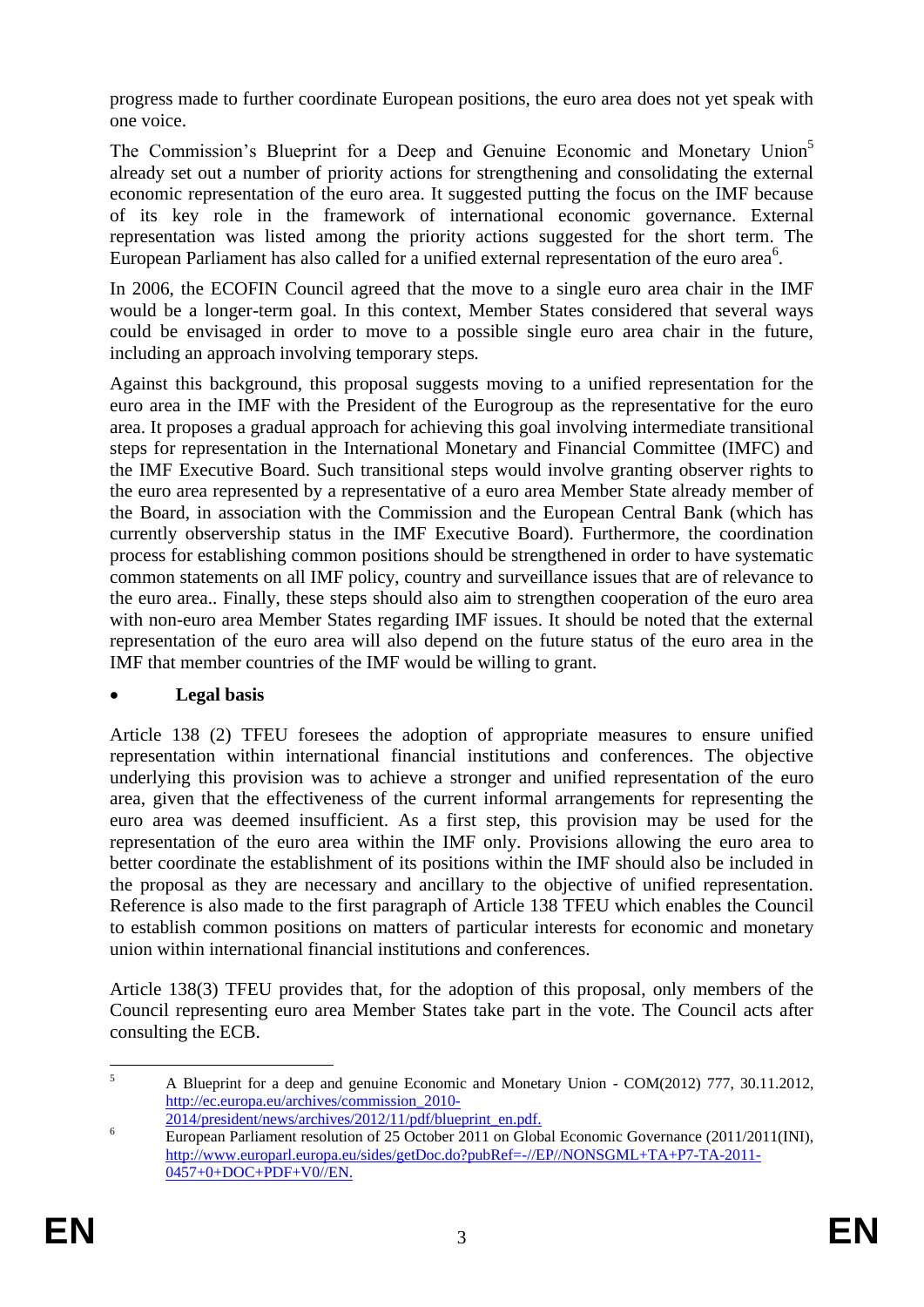At the same time, the Commission decides to withdraw the Commission proposal for a Council decision on the Representation and Position Taking of the Community at International Level in the context of Economic and Monetary Union COM (1998) 637 final which was not adopted and became obsolete since the launch of the euro and the entry into force of the Lisbon Treaty.<sup>7</sup>

 $\frac{1}{7}$ 

Proposal for a Council decision on the Representation and Position Taking of the Community at International Level in the context of Economic and Monetary Union – COM(1998) 637 final, http://eur-lex.europa.eu/legal-content/EN/TXT/PDF/?uri=CELEX:51998PC0637&from=FR.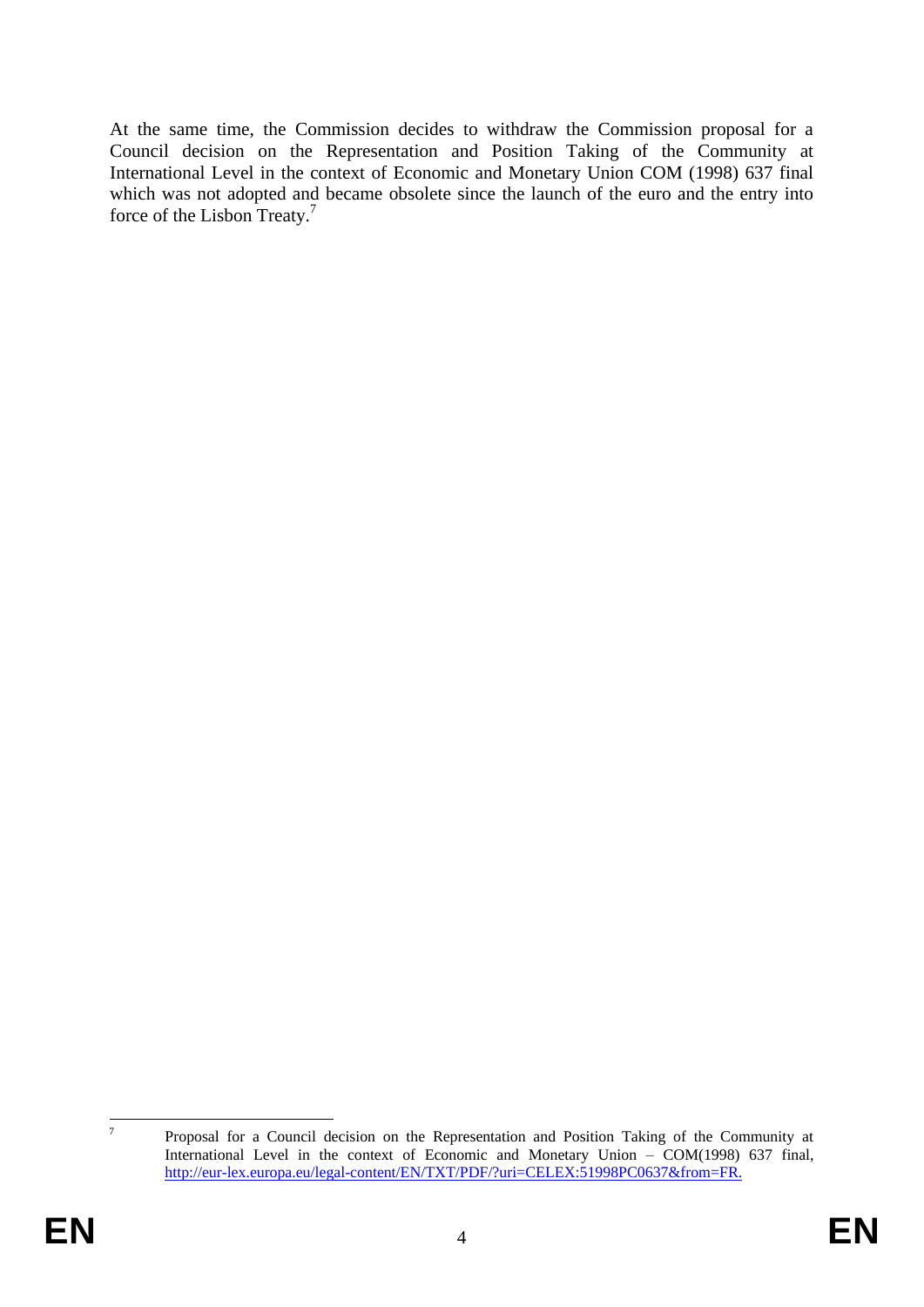### 2015/0250 (NLE)

## Proposal for a

## **COUNCIL DECISION**

### **laying down measures in view of progressively establishing unified representation of the euro area in the International Monetary Fund**

THE COUNCIL OF THE EUROPEAN UNION,

Having regard to the Treaty on the Functioning of the European Union, and in particular Article 138 thereof,

Having regard to the proposal of the Commission $^{8}$ ,

Having regard to the opinion of the European Central Bank<sup>9</sup>,

Whereas:

- (1) Appropriate measures may be adopted to ensure unified representation and common positions of the Union when exercising its competences specific to the euro area Member States (the "euro area") within the international financial institutions.
- (2) The euro area is a large open economy with international policy responsibilities.
- (3) The Union has exclusive competence as regards monetary policy for the euro area Member States. Moreover, strengthened Union coordination and surveillance mechanisms apply as regards economic, fiscal, and financial policies of euro area Member States.
- (4) As noted by the Report "Completing Europe's Economic and Monetary Union" published on 22 June 2015 ("Five Presidents' Report"), the large economic and financial size of the Union and the existence of a single monetary and exchange rate policy for most of its members, make the Union policy decisions and economic developments increasingly relevant for the world economy. The report also called for consolidation of the external representation of the euro area.
- (5) It is, therefore, imperative that the euro area plays its full role in international monetary, economic and financial policy cooperation, in particular within the International Monetary Fund (IMF), which is a core organisation in the international monetary and financial system.
- (6) However, IMF members are single countries. As a result, the euro area is not represented as a single member in the Fund and its organs. Currently, two of the euro area Member States can each appoint an Executive Director, while the other euro area Member States are spread over six multi-country constituencies. This hinders the euro area from expressing its position effectively and in a unified way within the IMF. It also undermines the effectiveness of the collaboration between the IMF and the euro area.

<sup>8</sup>  $\begin{array}{ccc}\n8 & & \dots \\
9 & & \dots\n\end{array}$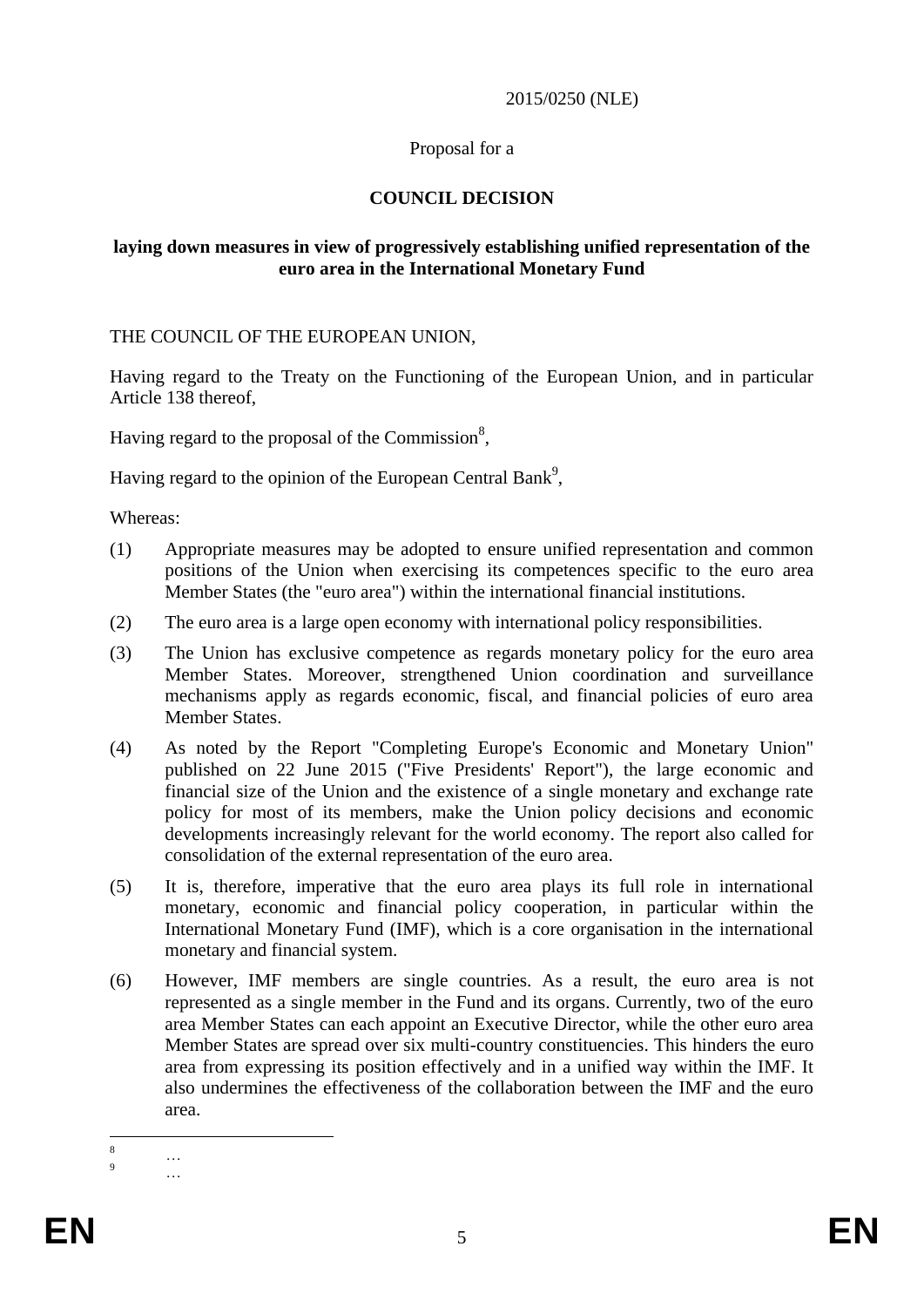- (7) The recently strengthened euro area framework for economic policy coordination and strong convergence of financial sector regulation and supervision in the context of the Banking Union mean that in the future the IMF will need to go beyond a national perspective in its assessment of supervision and crisis management in the euro area. An effective euro area representation will also allow delivering a single euro area message at the IMF on issues such as financial assistance programmes and reviews, economic and fiscal policy, macroeconomic surveillance, exchange rate policies, and financial stability policy.
- (8) Without prejudice to the possibility of full membership of the euro area, at a later stage, measures should be adopted in order to allow the euro area to speak with one voice within the IMF, taking into account the current IMF membership structure.
- (9) The objective to be pursued should be a unified representation with a single seat for the euro area within all organs of the IMF, while allowing euro area Member States to maintain their current shareholder status in the Fund. The Commission should undertake work to achieve this objective.
- (10) The deadline for attaining such a unified representation in the IMF should correspond to the timeline for the final stage of the process set out in the "Five Presidents' Report" for the completion of Economic and Monetary Union.
- (11) This unified representation should be accompanied by a stronger coordination of the positions to be taken within the IMF, while at the same time aiming for greater cooperation of the euro area with non-euro area Member States in the IMF.
- (12) As long as a unified representation of the euro area within all organs of the IMF is not fully attained, transitional arrangements should be made in order for the euro area to present a more coherent position within the IMF, in particular in the Executive Board of the IMF, and the International Monetary and Financial Committee (IMFC).
- (13) As regards the Executive Board, the current practice of having one of the current Executive Directors of the euro area Member States also representing the interests of the euro area should be formalized. Moreover, since the European Central Bank (ECB), in accordance with Decision No 12925-(03/1) of the IMF under Article X of its Articles of Agreement, already sends a representative as an observer to certain meetings of the Executive Board in view of its tasks in the European System of Central Banks (ESCB), this status of observer of the ECB should benefit the euro area as a whole. Such a single status of observer in the Executive Board for the euro area as a whole would allow covering the full range of euro area matters. This would also allow the euro area to better organize its representation as observer.
- (14) The President of the Eurogroup, the Commission and the ECB should negotiate this observer status of the euro area with the IMF.
- (15) The Commission and ECB are already observers in the IMFC. Current statements addressed to its Spring and Annual Meetings should be replaced by a statement from the President of the Eurogroup for the euro area.
- (16) All efforts should be made for a gradual rearrangement of the euro area Member States in the IMF in order to achieve greater consistency. The Council should agree on principles for a path for the regrouping of the euro area Member States in the IMF.
- (17) At the moment, the coordination of the position of the Member States in view of IMF meetings takes place both in the Economic and Financial Committee (EFC) and its sub-committee on IMF related issues (SCIMF), in Brussels, and in informal meetings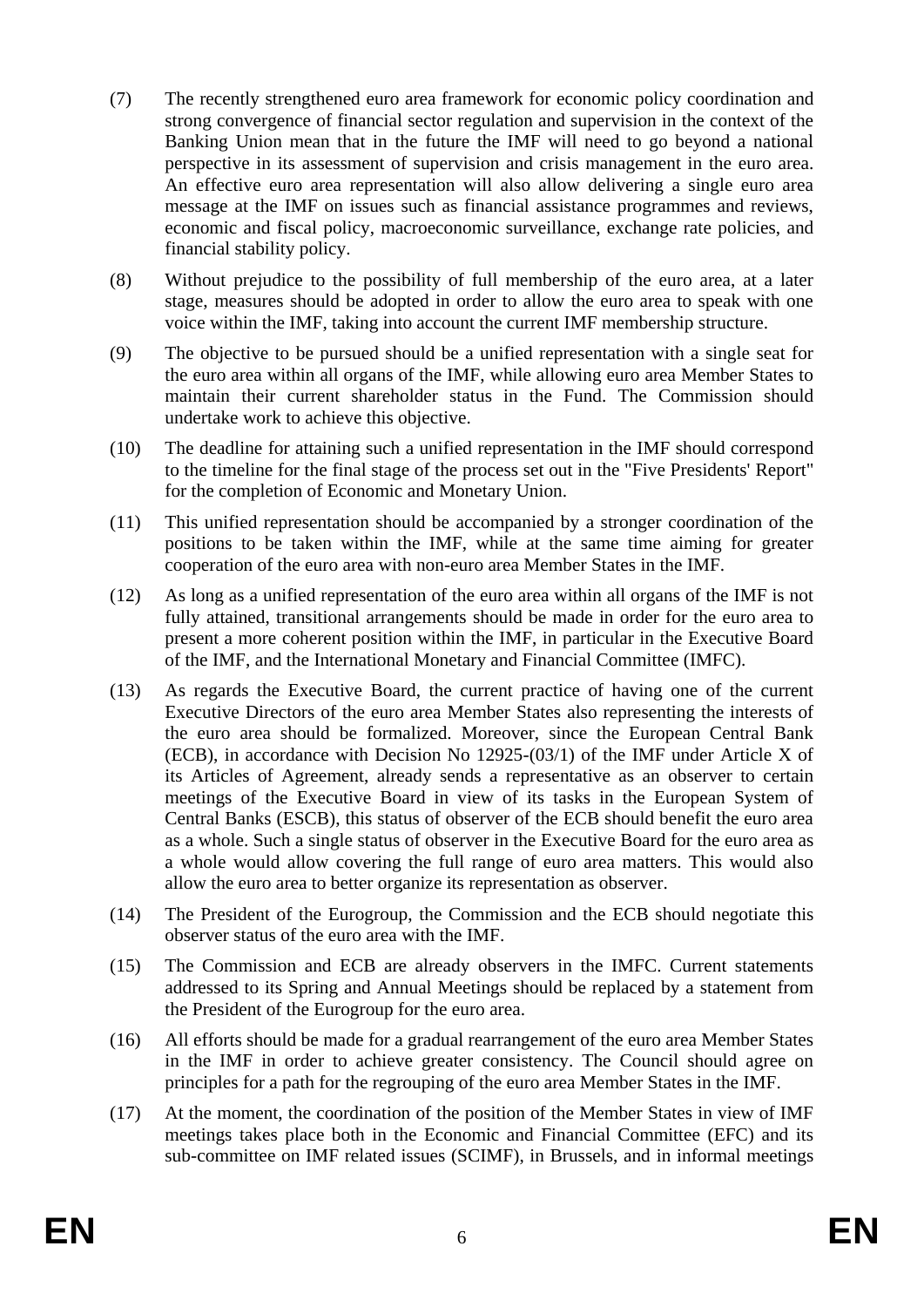between Member State representatives at the IMF in Washington (EURIMF). Dedicated euro area sub-committees in the EFC should be set up in order to better coordinate the position of the euro area as regards IMF issues.

- (18) Euro area Member States agreed in 2007 to prepare common euro area statements on issues directly and exclusively related to euro area common policy. This agreement should be strengthened and extended in order to set out the requirement for common statements on all IMF policy, country and surveillance issues of relevance to the euro area.
- (19) When a Member State adopts the euro, all efforts should be pursued in order to achieve the necessary adaptations within the IMF.
- (20) All issues that do not have particular relevance to the euro area but to the Union as a whole should be closely coordinated with non-euro area Member States within the EFC or the Council.
- (21) In order to increase transparency and accountability to the European Parliament and the Council, the Commission, in consultation with the Eurogroup and the European Central Bank, should prepare regular reports on coordination on euro area matters in the IMF and other international financial institutions to the European Parliament and the Council,

HAS ADOPTED THIS DECISION:

## **SECTION 1 DEFINITIONS AND PURPOSE**

#### *Article 1*

## **Definitions**

For the purposes of this Decision, the following definitions apply:

- (1) 'euro area Member States' means the Member States whose currency is the euro;
- (2) 'euro area' means the Union when exercising its competences specific to the euro area Member States.

## *Article 2*

#### **Purpose**

This Decision lays down provisions for the progressive establishment of a unified representation as well as common positions of the euro area within the International Monetary Fund (IMF) until the euro area will have obtained full membership of the IMF.

# **SECTION 2**

# **UNIFIED REPRESENTATION OF THE EURO AREA IN THE IMF AND COORDINATED ESTABLISHMENT OF ITS POSITIONS**

*Article 3*

## **Unified representation of the euro area in the IMF**

Euro area Member States, supported by the Commission and the European Central Bank (ECB), shall take all necessary actions for the establishment, by 2025 at the latest, of a unified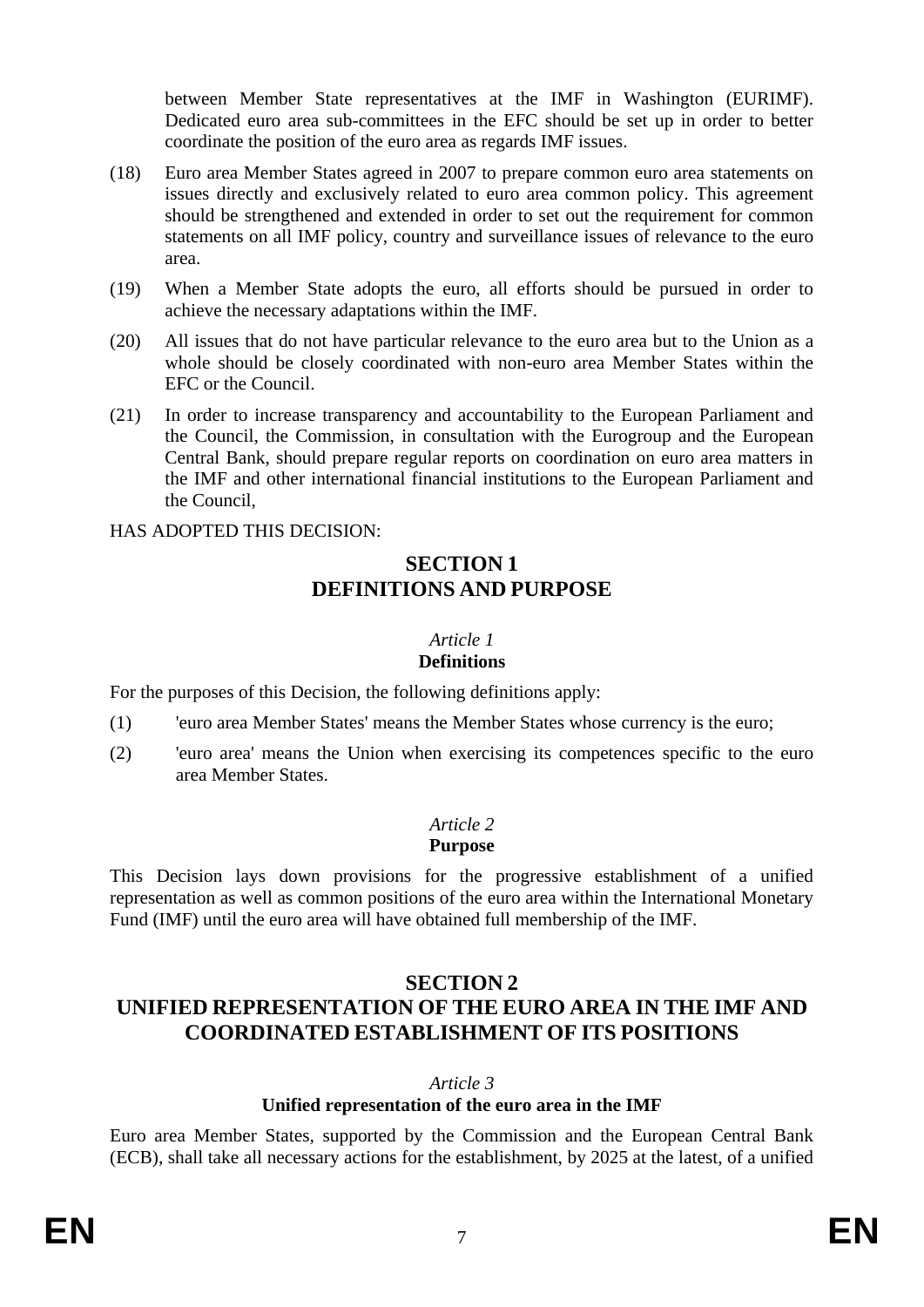representation of the euro area within the IMF, which shall be based on the following principles:

- in the Board of Governors, presentation of the views of the euro area by the President of the Eurogroup;
- in the International Monetary and Financial Committee (IMFC), representation of the euro area by the President of the Eurogroup;
- in the IMF Executive Board, direct representation of the euro area by the Executive Director of a euro area constituency, following the establishment of one or several constituencies composed only of euro area Member States;
- election of the Executive Director, as referred to above, upon proposal of the President of the Eurogroup and in accordance with the procedure provided for in Article 2 of Protocol No 14 on the Eurogroup, annexed to the Treaties;

#### *Article 4*

## **Coordinated establishment of the positions to be taken by the euro area**

When the unified representation envisaged at Article 3 is attained, the following provisions shall apply:

- (a) Without prejudice to any common position adopted by the Council pursuant to Article 138(1) TFEU, all positions to be taken, orally or through written statements, within IMF organs shall be fully coordinated in advance within the Council, the Eurogroup, the EFC and/or the Euro Working Group (EWG), as appropriate.
- (b) A dedicated support structure shall be established within the IMF in order to support all actors engaged in the unified representation of the euro area in accordance with Article 3

## **SECTION 3 TRANSITIONAL ARRANGEMENTS**

## *Article 5*

## **Transitional arrangements**

Until unified representation based on the principles listed under Article 3 is fully attained, Articles 6 to 9 shall apply.

#### *Article 6*

## **Representation of the euro area in the IMF Executive Board**

- 1. The euro area Member States and the Eurogroup, the Commission, and the ECB shall jointly seek to secure with the IMF the status of observer for the euro area within the IMF Executive Board according to the modalities as set out in paragraph 2.
- 2. The euro area shall be represented in the Executive Board by the representative of a euro area Member State already member of the Board. He/She shall be designated for two and a half years in accordance with the procedure provided for in Article 2 of Protocol No 14 on the Eurogroup annexed to the Treaties. The Commission and the ECB shall also be able to attend meetings and intervene, as appropriate.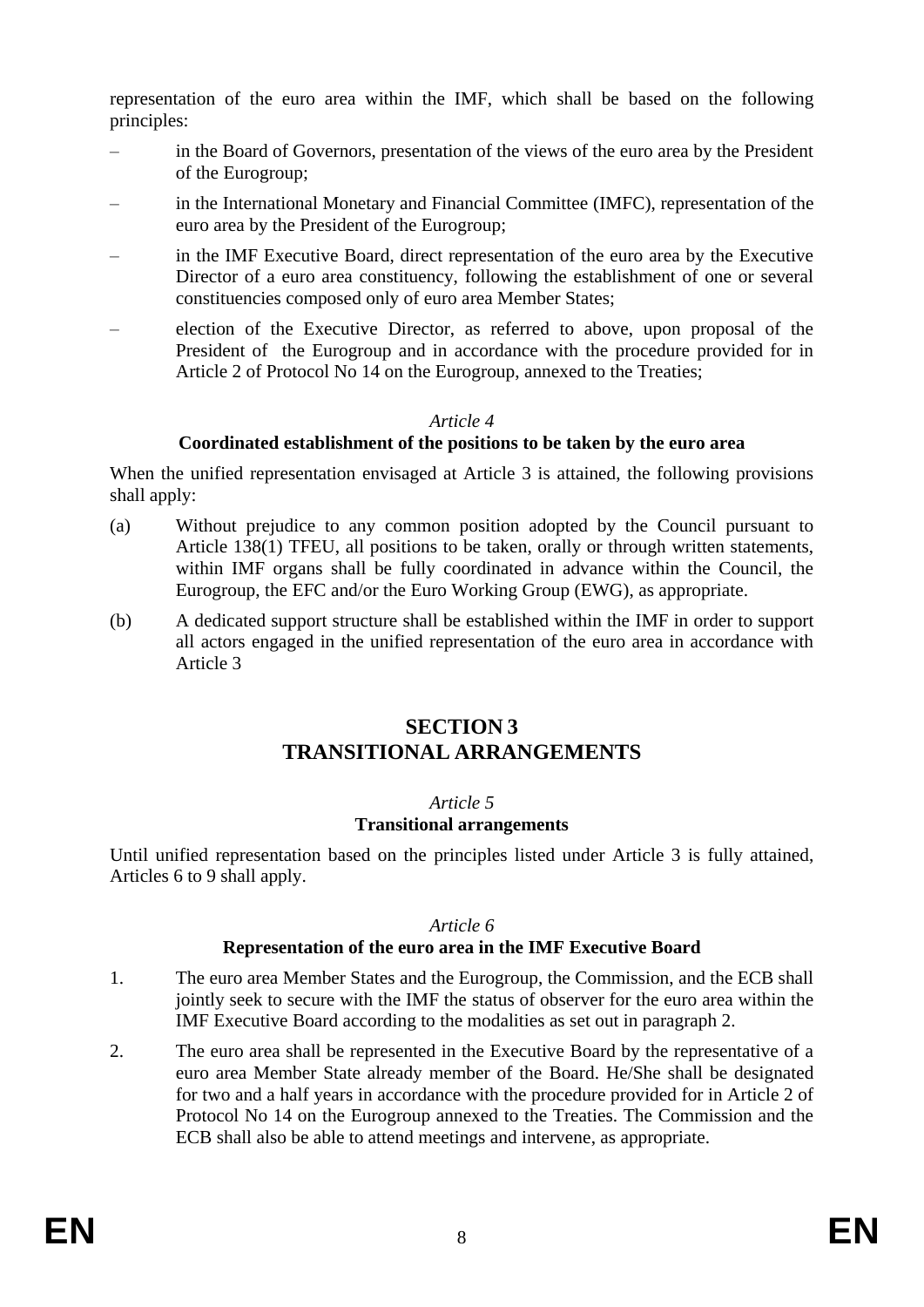3. An observer office shall be established within the IMF in order to support the exercise of the euro area's observer rights.

## *Article 7*

## **Representation of the euro area in the IMFC**

- 1. The euro area Member States and the Eurogroup, the Commission, and the ECB shall jointly seek to secure with the IMF a right for the euro area to address the IMFC. This right shall be without prejudice to the arrangements which the Union as a whole enjoys in the IMF at the moment.
- 2. In the IMFC, the euro area shall be represented by the President of the Eurogroup, the Commission and the ECB, which shall be able to intervene in IMFC meetings, as appropriate.

## *Article 8*

## **Euro Area internal coordination as regards constituency arrangements of the IMF**

- 1. All questions related to constituency arrangements of the IMF involving euro area Member States shall be fully coordinated and agreed in advance within the Council, the Eurogroup, the EFC and/or the EWG, as appropriate.
- 2. The positions taken in relation to constituency arrangements, as referred to in paragraph 1, or changes thereto, shall be consistent with the objectives of increasing coherence of the representation of the euro area and achieving its unified representation within the IMF.
- 3. In the transitional phase, euro area Member States shall regroup to establish one or several constituencies composed of only euro area Member States.

## *Article 9*

#### **Euro area internal coordination as regards matters of euro area relevance**

Without prejudice to any common position adopted by the Council pursuant to Article 138(1) TFEU, euro area Member States shall, within the Council, the Eurogroup, the EFC and/or the EWG, as appropriate, closely coordinate and agree on common positions on all matters of euro area relevance for the IMF Executive Board and Board of Governors meetings and shall use common statements on those issues.

## **SECTION 4 COMMON PROVISIONS**

#### *Article 10*

#### **Euro area Enlargement**

When the Council decides that a Member State fulfils the necessary conditions for the adoption of the euro, the euro area Member States and the Eurogroup, the Commission, and the ECB shall jointly seek to secure the necessary changes within the IMF.